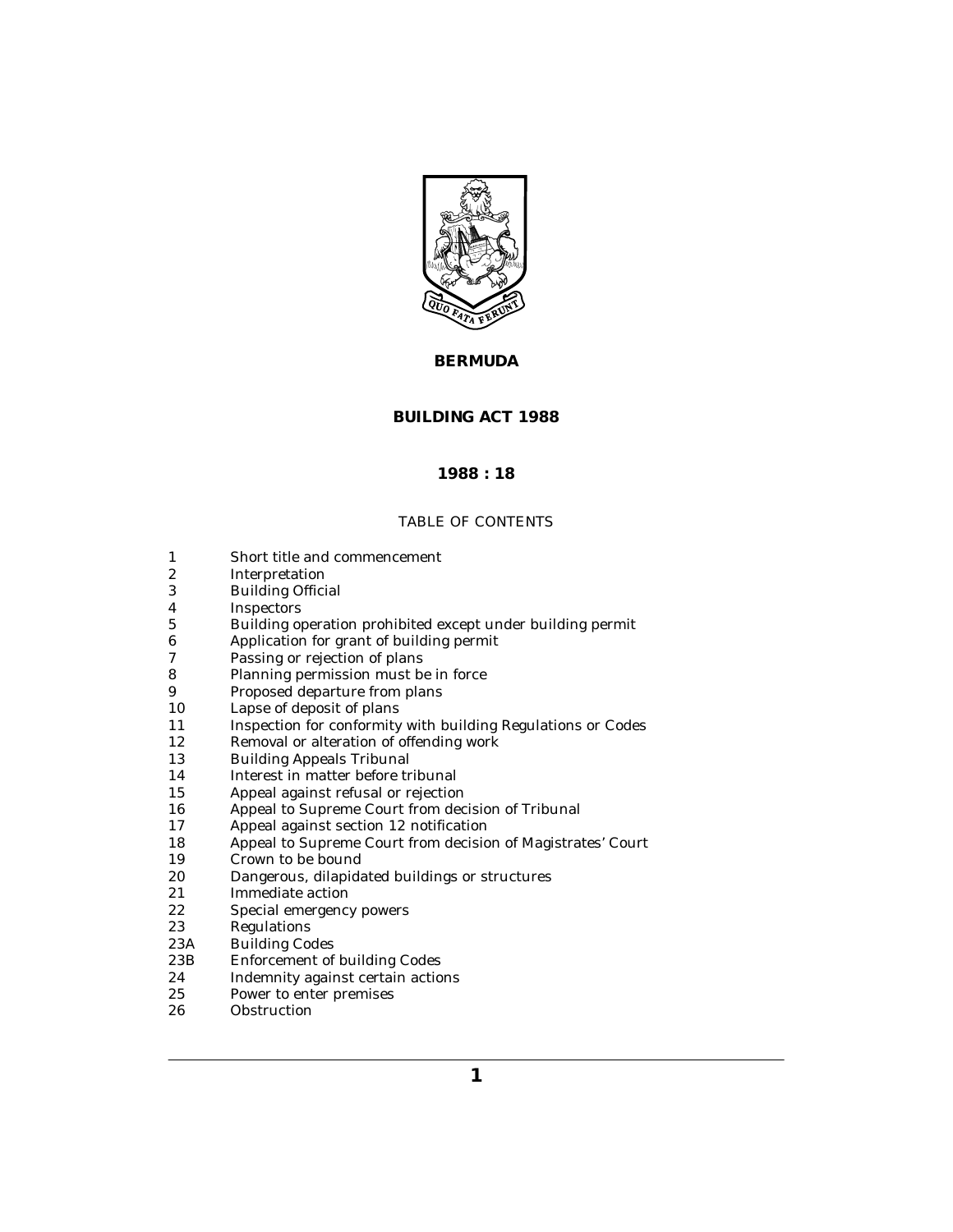# <span id="page-1-0"></span>**BUILDING ACT 1988**

- [Service of notice](#page-16-0) 27
- [Recovery of expenses](#page-16-0) 28
- [Savings and amendments](#page-17-0) 29

**[SCHEDULE](#page-18-0)** 

#### *[preamble and words of enactment omitted]*

#### **Short title and commencement**

This Act may be cited as the Building Act 1988 and shall come into force on a day the Minister charged with responsibility for Planning may by notice publish in the Gazette. 1

## **Interpretation**

2 (1) In this Act, unless the context otherwise requires—

"building" means any permanent or temporary building and includes any other structure or erection of whatever kind or nature, whether permanent or temporary or any part of a building or a structure or an erection;

"building Code" or "Code" means a Code issued under section 23A;

"Building Official" means the officer prescribed by section 3(1);

"building operation" includes—

- (a) the erection of any building;
- (b) the carrying out of any structural alteration or extension of any building;
- (c) the carrying out of any works whether of a structural nature or otherwise for the purpose of effecting a material change in the way any building or premises or part thereof is used;
- (d) the installation or renewal of-
	- (i) an electrical system;
	- a gas fuel system; (ii)
	- (iii) a plumbing, drainage or sewage disposal system; or
	- a mechanical system; (iv)
- (e) the carrying out of any works inside a building which affects any fire protection measure;
- the excavation or quarrying of land; (f)
- (g) the demolition of any building
	- which is within twenty-five feet of a road; or (i)
	- (ii) to which the public has access;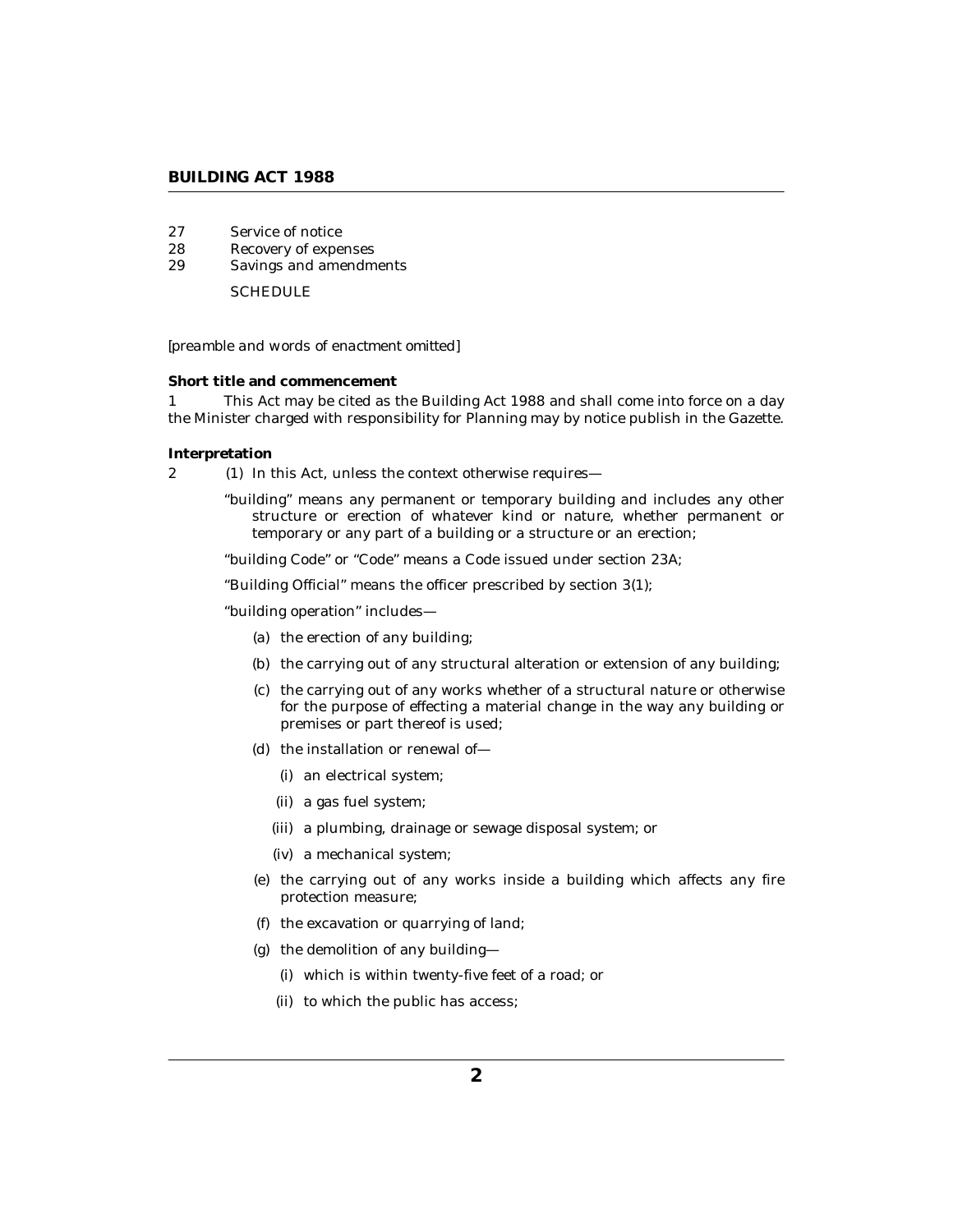- (h) the reconstruction of a building;
- (i) the roofing over of an open space between walls or buildings;
- (j) the conversion of a movable object into a building;
- (k) the removal of a building from one site and its re-erection elsewhere;

"building permit" means a building permit issued under the building Regulations;

"building Regulations" means regulations made under section 23;

"inspector" means an inspector appointed pursuant to section 4;

"material change", in relation to the use of a building, means a change from one use group to another in accordance with the building Codes;

"Minister" means the Minister charged with responsibility for planning;

"occupancy permit" means a permit issued under the building Regulations;

- "owner" includes the owner, lessee or occupier of any property and any other person for the time being occupying or having charge of, or control or possession of, any property whether in his own right or in the right of his wife or any other person;
- "plans" includes drawings of any other description and also specifications or other information in any form;
- "premises" includes buildings, land, easement and hereditaments of any tenure;
- "road" means any road whether public or private and includes any street, square, court, alley, lane, bridge, footway, track, path, passage, or other highway

"Tribunal" means the Building Appeals Tribunal established by section 13.

 $(2)$  In subsection  $(1)$  "structure or erection" in the definition of "building" includes a vehicle, vessel, aircraft or other movable object of any kind in such circumstances as may be prescribed by order of the Minister, being circumstances that in the opinion of the Minister justify it for those purposes as a building.

The prescribed order mentioned in subsection (2) shall be subject to the (3) negative resolution procedure.

- *[Repealed by 1998:33]* (4)
- *[Repealed by 1998:33]* (5)

 $(6)$  In this Act, a reference to the deposit of plans in accordance with building Regulations is a reference to the deposit of plans in accordance with building Regulations for the purposes of section 7.

*[Section 2 amended by 1998:33 effective 1 September 1998; subsection (1) "Minister" amended by BR 5/2011 para.5 effective 25 February 2011]*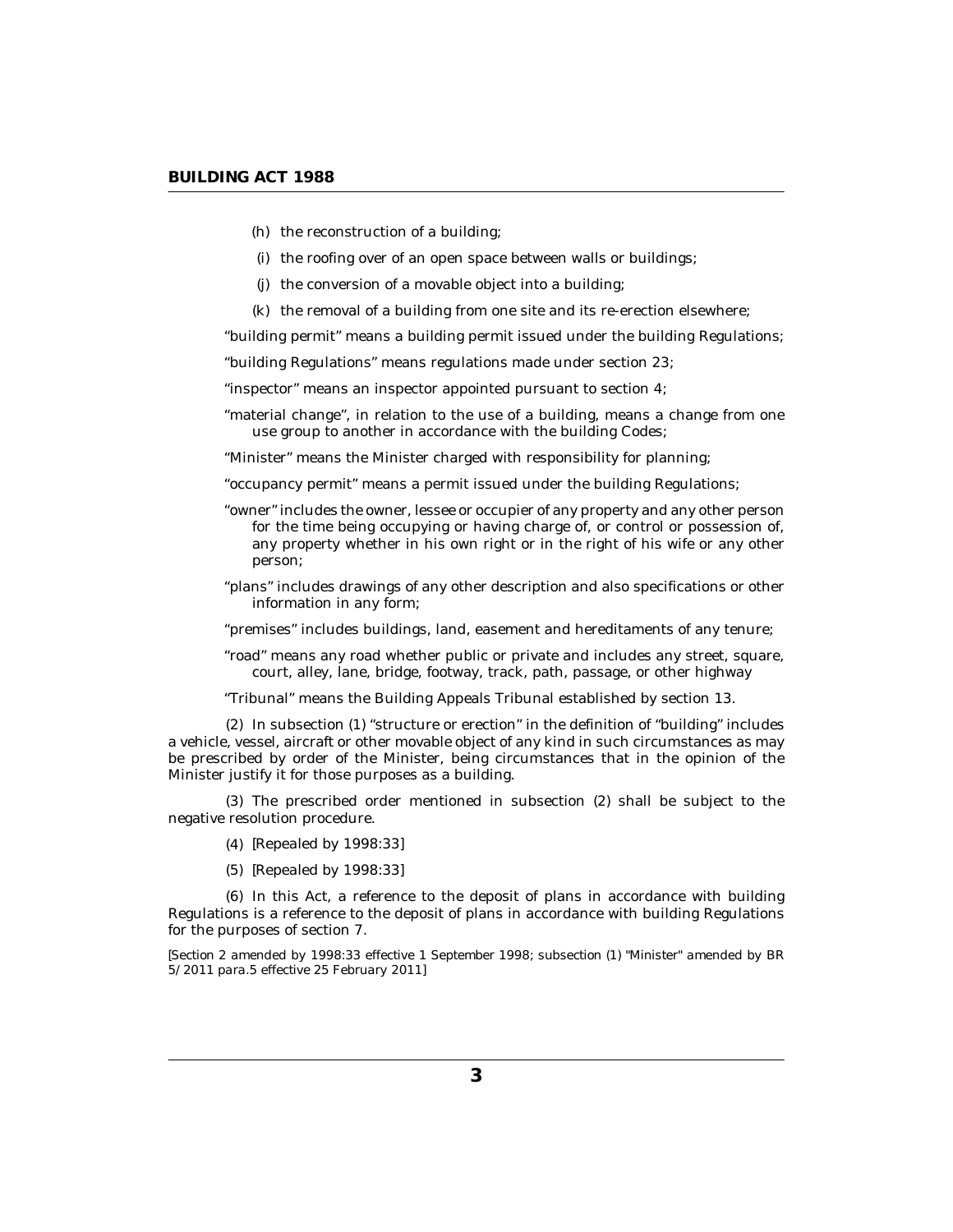# <span id="page-3-0"></span>**Building Official**

3 (1) The Director of Planning shall be the Building Official for the purposes of this Act and shall have such powers and shall perform such functions as are assigned to him by or under the provisions of this Act and building Regulations and Codes.

The Building Official shall be subject to the general supervision and control of (2) the Minister.

*[Section 3 amended by 1998:33 effective 1 September 1998]*

#### **Inspectors**

For the purposes of this Act there shall be in the public service inspectors who shall assist the Building Official in performing his functions under this Act and the building regulations and Codes. 4

*[Section 4 amended by 1998:33 effective 1 September 1998]*

**Building operation prohibited except under building permit**

5 (1) Subject to this Act, no person shall commence or carry on, or cause to be commenced or carried on, any building operation unless—

- (a) under and in accordance with the conditions of a valid building permit and in accordance with the provisions of this Act and the building Regulations; or
- (b) under an exception or an exemption specified in this Act or in the Development and Planning Act 1974 [*title 20 item 1*].
- (2) Any person who violates subsection (1) commits an offence:
	- Punishment on summary conviction: a fine of \$5,000; (a)
	- (b) Punishment on conviction on indictment: imprisonment for 2 years or a fine of \$25,000,

and a further fine of \$500 for each day on which the violation continues after he is convicted.

(3) If any work respecting a building operation is undertaken in violation of this section, the Minister may, without prejudice to his right to take proceedings under subsection (2) in respect of the violation, by notification, require the owner to pull down or remove the work or effect such alterations in the work as may be necessary to make it comply with the building regulations or Codes.

 $(4)$  If a person to whom the notification has been given under subsection  $(3)$  fails to comply with the provisions thereof before the expiration of twenty-eight days or such further period, not in any case exceeding fifty-six days, as a Magistrate may on his application allow, the Minister may pull down or remove such work or effect such alterations in the work as he deems necessary, and may recover from him the expenses reasonably incurred by the Minister in so doing.

*[Section 5 amended by 1998:33 effective 1 September 1998]*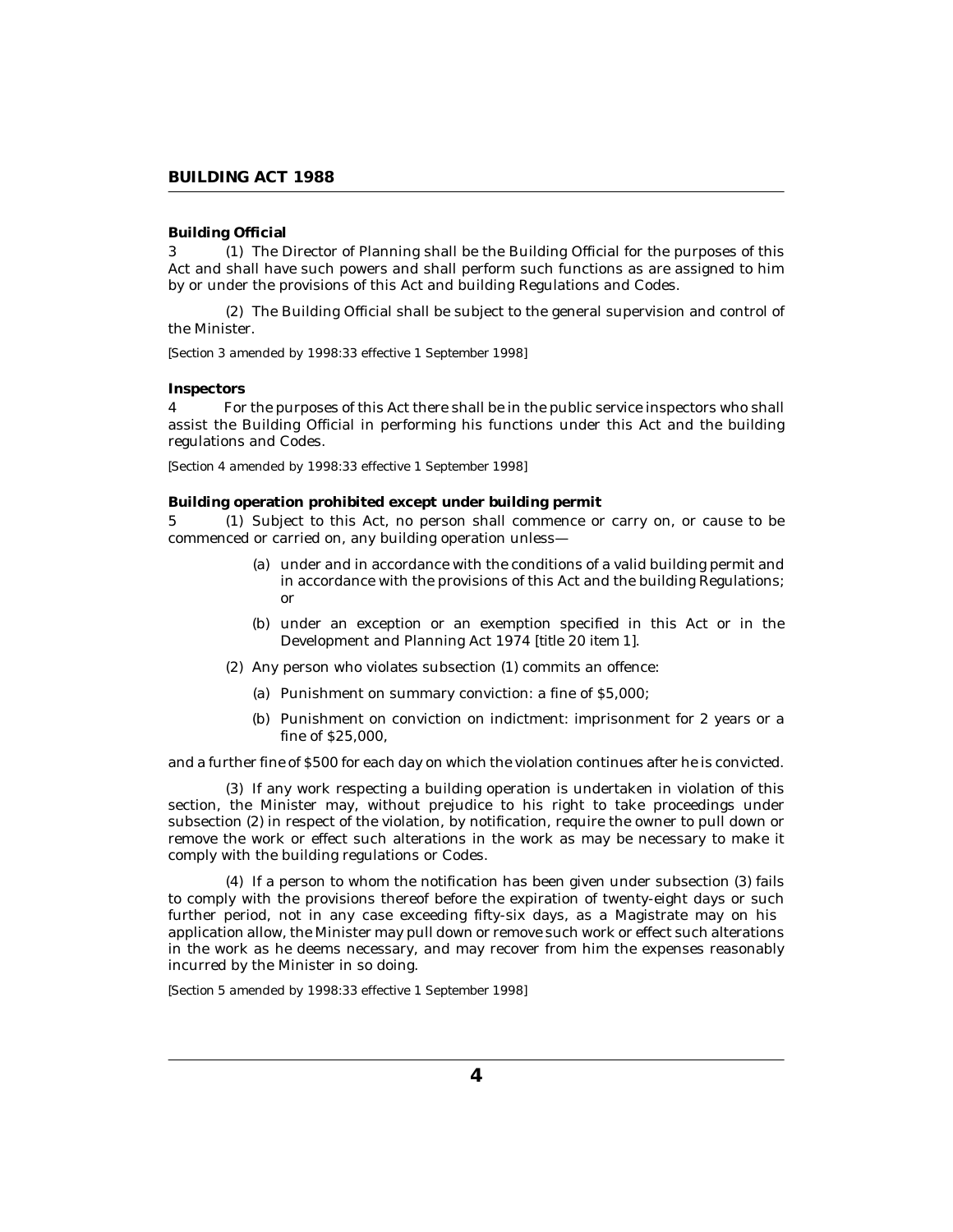# <span id="page-4-0"></span>**Application for grant of building permit**

An application for the grant of a building permit shall be made to the Building Official which application shall be made in accordance with the provisions of the building Codes. 6

*[Section 6 amended by 1998:33 effective 1 September 1998]*

### **Passing or rejection of plans**

Where plans of any proposed work are, in accordance with building Regulations 7 (1) and Codes, deposited with the Building Official, it is the duty of the Building Official, subject to any other section of this Act or to the building Regulations or Codes that expressly require or authorise him in certain cases to reject plans, to pass the plans unless—

- (a) they are defective; or
- (b) they show that the proposed work would contravene any provision of the building Regulations or Codes.
- $(2)$  If the plans—
	- (a) are defective; or
	- (b) show that the proposed work would contravene any provision of the building Regulations or Codes,

the Building Official may reject the plans or, subject to subsection (4), pass them subject to either or both of the conditions set out in subsection (3).

- (3) The conditions mentioned in subsection  $(2)$  are-
	- (a) that such modifications as the Building Official may specify shall be made in the deposited plans; and
	- (b) that such further plans as the Building Official may specify shall be deposited.

The Building Official may only pass plans subject to a condition such as is (4) specified in subsection (3) if the person by whom or on whose behalf they were deposited—

- (a) has requested him to do so; or
- (b) has consented to his doing so.
- (5) A request or consent under subsection (4) shall be in writing.

The Building Official shall within the relevant period from the deposit of the (6) plans notify the person by whom or on whose behalf they were deposited whether they have been passed or rejected and where the Building Official fails to so notify the plans shall be deemed to have been rejected.

A notification that plans have been rejected shall specify the defects on account (7) of which, or the section of this Act or the provision of the building Regulations or Codes for nonconformity with which, they have been rejected.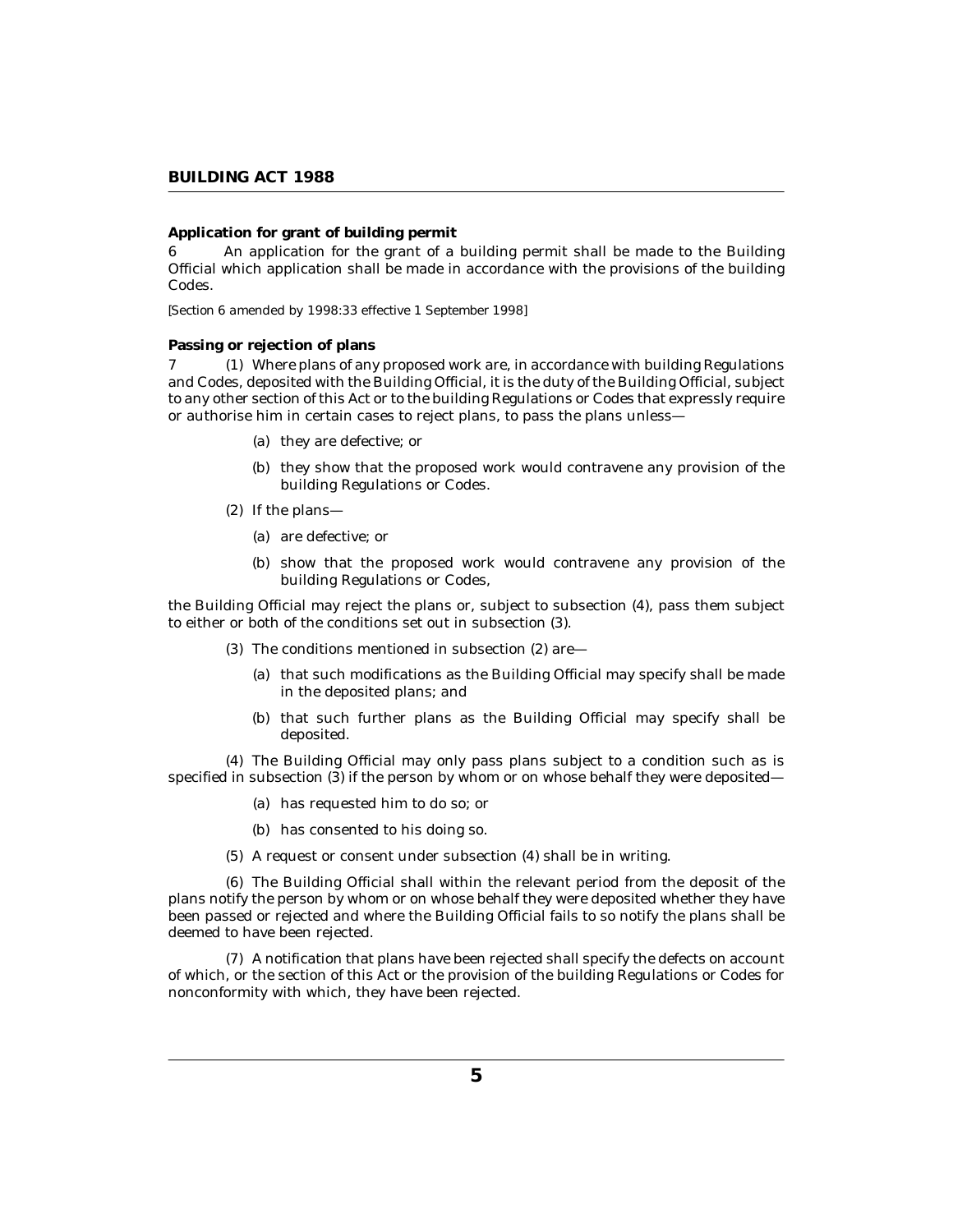- <span id="page-5-0"></span>A notification that plans have been passed shall— (8)
	- (a) specify any condition subject to which they have been passed; and
	- (b) state that the passing of the plans operates as an approval of them only for the purposes of the requirements of any section of this Act, other than this section, and any building Regulations.

 $(9)$  For the purposes of this section and section  $15(2)$  "the relevant period", in relation to the passing or the rejection of plans, means eight weeks or such extended period (expiring not later than six months from the deposit of the plans) as may before the expiration of the eight weeks be agreed in writing between the person depositing the plans and the Building Official.

(10) Any question arising under this section between the Building Official and the person by whom or on whose behalf plans are deposited as to whether the plans are defective or whether the proposed work would contravene any of the building Regulations or Codes, may by notice of appeal to the Tribunal by that person be determined by the Tribunal, but no such notice shall be entertained unless it is made before the proposed work has been commenced.

*[Section 7 amended by 1998:33 effective 1 September 1998]*

### **Planning permission must be in force**

Where plans of any proposed work have been passed under this Act or the building Regulations or Codes, they shall be treated as such only so long as there is still in force a lawfully granted planning permission and if the permission is not in force then notwithstanding any provisions in this Act the plans shall be deemed not to have been passed. 8

*[Section 8 amended by 1998:33 effective 1 September 1998]*

#### **Proposed departure from plans**

Where plans of any proposed work have been passed under this Act or the 9 (1) building Regulations or Codes, the person by whom or on whose behalf the plans were in accordance with building Regulations or Codes deposited with the Building Official may, and in such cases as may be prescribed by building Regulations or Codes shall, for the purpose of obtaining the approval of the Building Official to any proposed departure or deviation from the plans as passed, deposit plans of the departure or deviation.

 $(2)$  Section 7 applies in relation to plans deposited under subsection  $(1)$  as it applies in relation to the plans originally deposited.

*[Section 9 amended by 1998:33 effective 1 September 1998]*

#### **Lapse of deposit of plans**

10 (1) Where a building permit issued becomes invalid by virtue of the building Codes, the Building Official may, by notification to the person by whom or on whose behalf the plans were deposited or the owner for the time being of the land to which the plans relate, declare that the deposit of the plan is of no effect.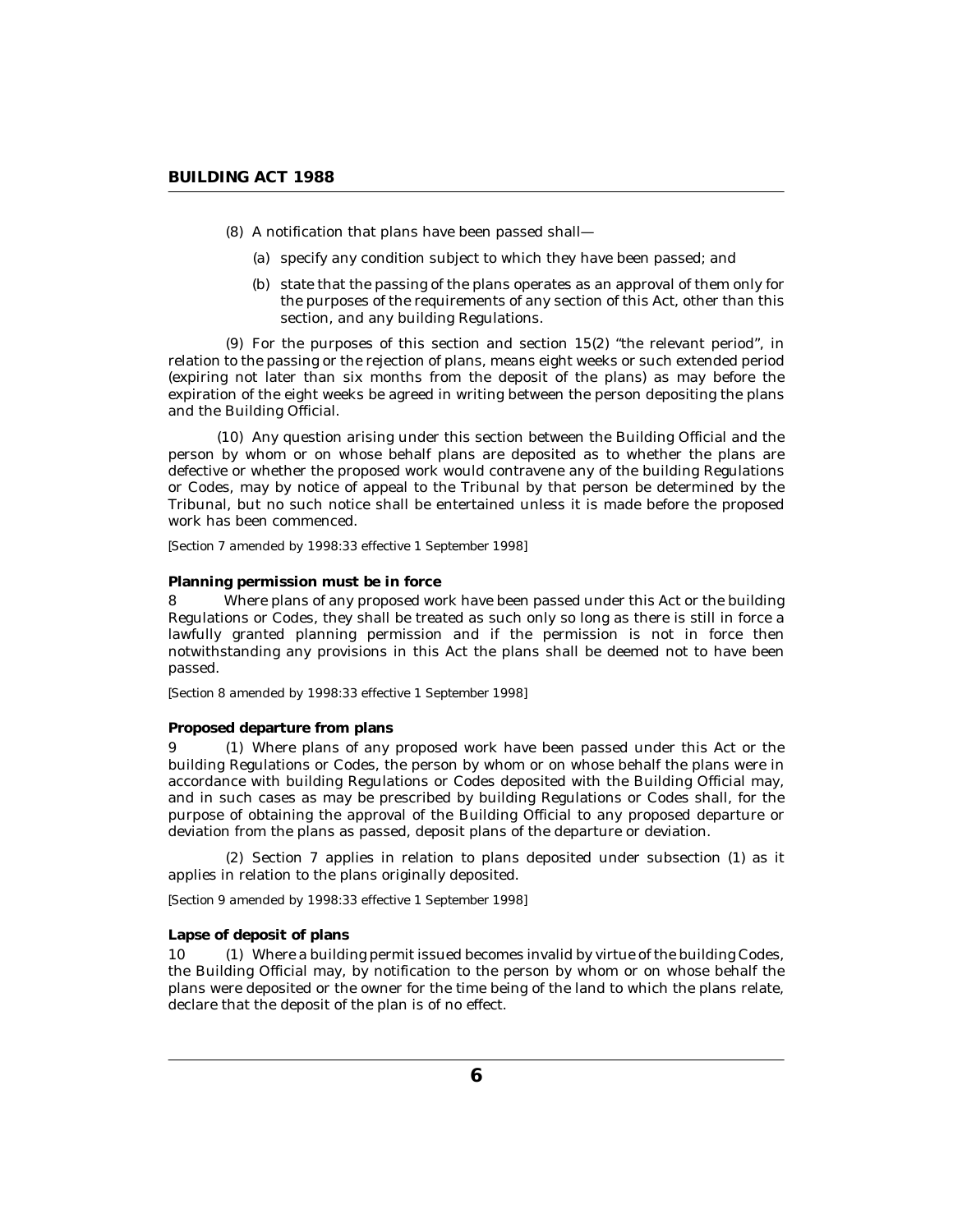<span id="page-6-0"></span>Where a notification has been given under subsection (1), this Act and the (2) building Codes shall, as respects the proposed work, have effect as if no plans had been deposited.

*[Section 10 amended by 1998:33 effective 1 September 1998]*

**Inspection for conformity with building Regulations or Codes**

11 (1) The Building Official has power to carry out tests to ascertain, as regards any work or proposed work to which building Regulations or Codes are applicable, whether any provision of the building Regulations or Codes is or would be contravened by or by anything done or proposed to be done in connection with, that work.

The Building Official has power, for the purpose of ascertaining whether there (2) is or has been, in the case of a building, a contravention of a continuing requirement that applies in relation to that building, to carry out inspections and tests.

(3) In subsection (2) "continuing requirement" means a continuing requirement imposed by the building Regulations or Codes.

The Building Official shall exercise such powers under subsections (1) and (2) (4) in accordance with the building Regulations and Codes.

*[Section 11 amended by 1998:33 effective 1 September 1998]*

**Removal or alteration of offending work**

12 (1) If any work to which building Regulations or Codes are applicable is executed—

- (a) without plans having been deposited;
- (b) notwithstanding the rejection of the plans; or
- (c) otherwise than in accordance with any requirements subject to which the Building Official passed the plans,

the Minister may by notification to the owner—

- (d) require the owner to cease all work; or
- (e) require him either to pull down or remove the work or to comply with any other requirements specified in the notification, being requirements that the Minister might have made under the section in question as a condition of passing plans.

 $(2)$  If a person to whom a notification has been given under subsection  $(1)$  fails to comply with the notification before the expiration of twenty-eight days, or such longer period as a Magistrates' Court may on his application allow, the Minister may—

- (a) pull down or remove the work in question: or
- (b) effect such alterations in it as the Minister deems necessary,

and may recover from the owner the expenses reasonably incurred by the Minister in so doing.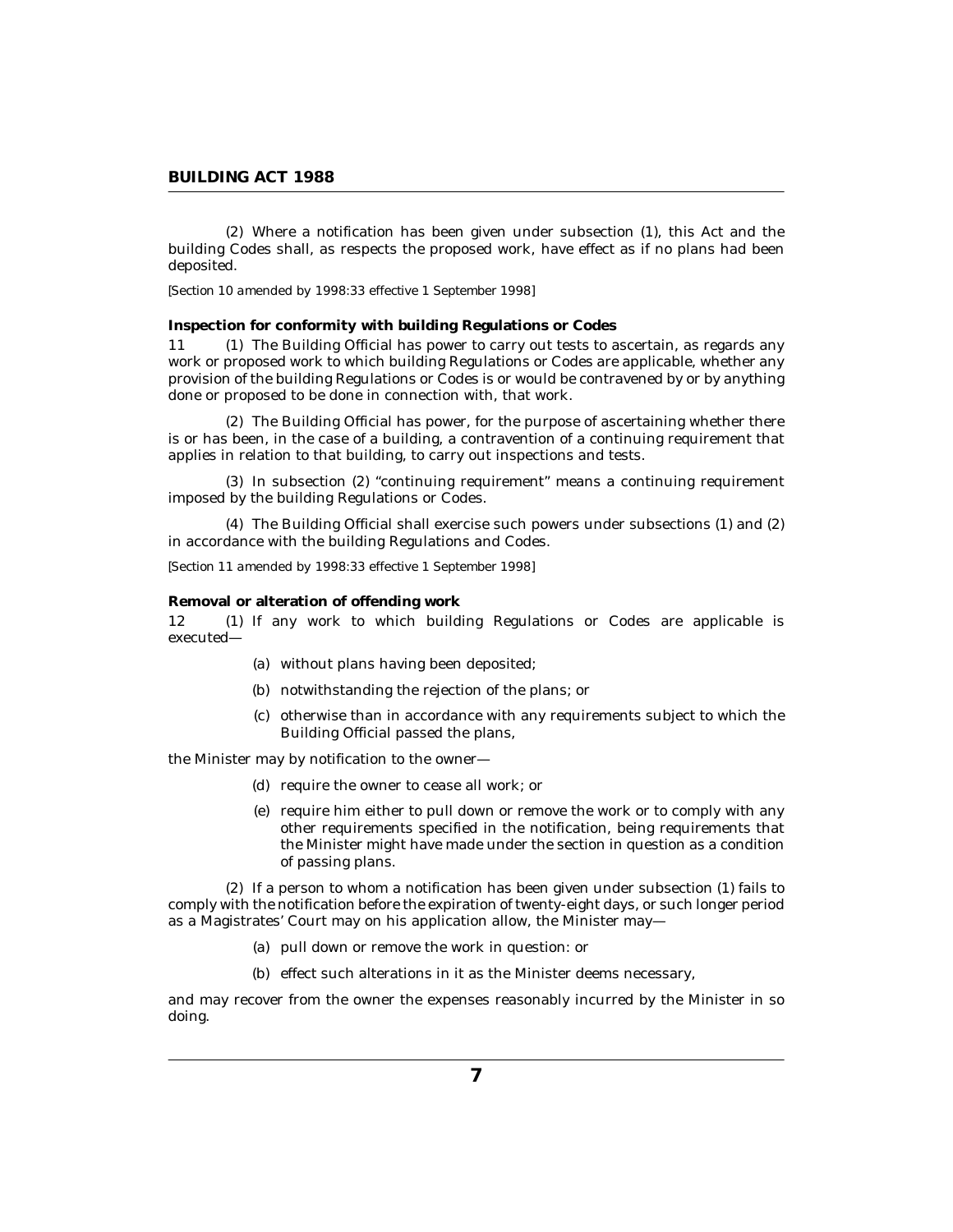<span id="page-7-0"></span>A notification under subsection (1) (called a "section 12 notification") shall not (3) be given, in a case where plans were deposited and the work was shown on them, on the ground that the work contravenes this Act or any building Regulations or Codes if the plans were passed by the Building Official and if the work has been executed in accordance with the plans and of any requirement made by the Building Official as a condition of passing the plans.

This section does not affect the right of any person to apply for an injunction (4) for the removal or alteration of any work on the ground that it contravenes any provision of this Act or any building Regulations or Codes; but if—

- (a) the work is one in respect of which plans were deposited;
- (b) the plans were passed by the Building Official; an
- (c) the work has been executed in accordance with the plans,

the court on granting an injunction has power to order the Building Official to pay to the owner of the work such compensation as the court thinks just, but before making any such order the court shall in accordance with rules of court cause the Building Official, if not a party to the proceedings, to be joined as a party to them.

*[Section 12 amended by 1998:33 effective 1 September 1998]*

**Building Appeals Tribunal**

13 (1) There shall be a Building Appeals Tribunal (hereafter referred to as the Tribunal) which shall exercise and perform such functions assigned to it under this Act.

The Tribunal shall consist of not less than four and not more than six members (2) who shall be appointed by the Minister.

There shall be a chairman of the Tribunal and also a deputy chairman thereof (3) appointed from among the members by the Minister.

The Minister may remove from office any member of the Tribunal or fill any (4) vacancy in the membership of the Tribunal.

A member of the Tribunal may resign his office at any time by notice in writing (5) addressed to the Minister.

(6) At all meetings of the Tribunal three members shall form a quorum.

The chairman shall preside at all meetings of the Tribunal but at any time when (7) the chairman is absent or otherwise incapable of acting or there is a vacancy in the office of chairman the deputy chairman may perform the functions of chairman.

(8) In the case of an equality of votes on any question at a meeting of the Tribunal, the person presiding shall have. in addition to a deliberative vote, a second vote.

All appeals brought before the Tribunal shall be determined by a majority of (9) the members present and entitled (and not otherwise disqualified) to vote in accordance with this Act.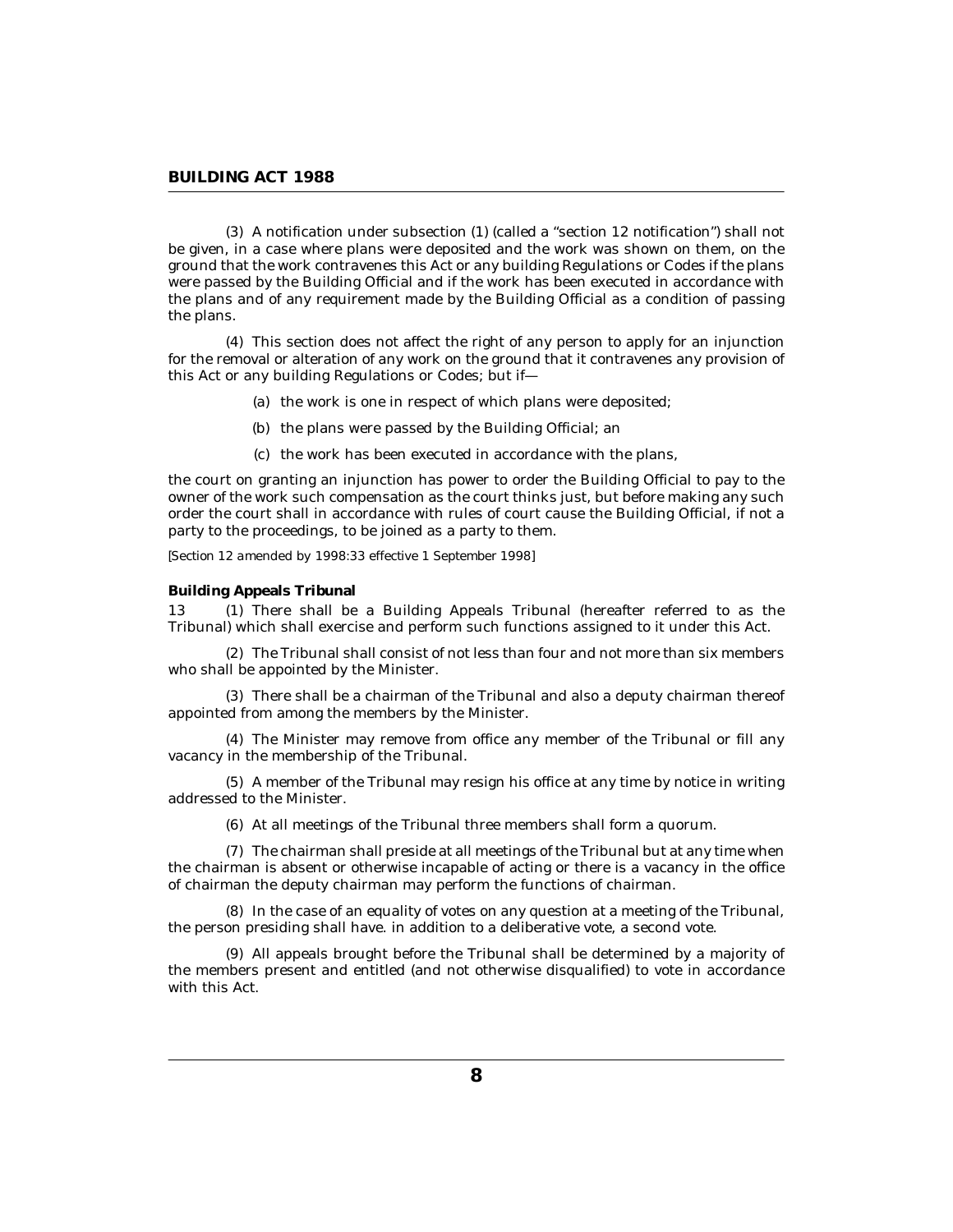<span id="page-8-0"></span> $(10)$  For the purposes of an appeal under section 15 the appellant concerned may, if he so desires, be represented by counsel or otherwise.

 $(11)$  The Tribunal may regulate its procedure in such manner as it thinks fit.

 $(12)$  Acts of the Tribunal may be signified under the hand of the chairman or such other person as the Tribunal may authorise.

(13) The Minister shall provide the Tribunal with office accommodation and secretarial assistance for the discharge of its functions.

(14) Fees shall be paid to the members of the Tribunal in accordance with the Government Authorities (Fees) Act 1971 [*title 14 item 6*].

### **Interest in matter before tribunal**

A member of the Tribunal shall not, so long as he is in any way directly or indirectly concerned in any matter before the Tribunal, take part in any deliberation or decision of the Tribunal on such matter and the member shall be disregarded for the purpose of constituting a quorum of the Tribunal for any such deliberation or decision. 14

#### **Appeal against refusal or rejection**

15 (1) A person who is aggrieved—

- (a) by the refusal of the Building Official to pass a plan;
- by the rejection of a plan under section 7; or (b)
- by the imposition of any conditions under section 7, (c)

may by notice appeal to the Tribunal.

- (2) Any notice of appeal under this section shall be brought as follows—
	- $(a)$  in respect of a notification that is given under section 7, within twenty-eight days of the giving of the notification;
	- (b) in respect of a failure to notify under section 7, within twenty-eight days after the expiration of the relevant period.

The Tribunal shall commence the hearing of an appeal within eight weeks after (3) receiving a notice of appeal.

The Tribunal may allow or dismiss the appeal or may reverse or vary any part (4) of the decision of the Building Official, whether the appeal relates to that part or not, and may deal with the application as if it had been made to the Tribunal in the first instance or may give such directions to the Building Official as it thinks fit; however, where the Tribunal fails to commence the hearing within the time prescribed by subsection (3), the Tribunal shall allow the appeal.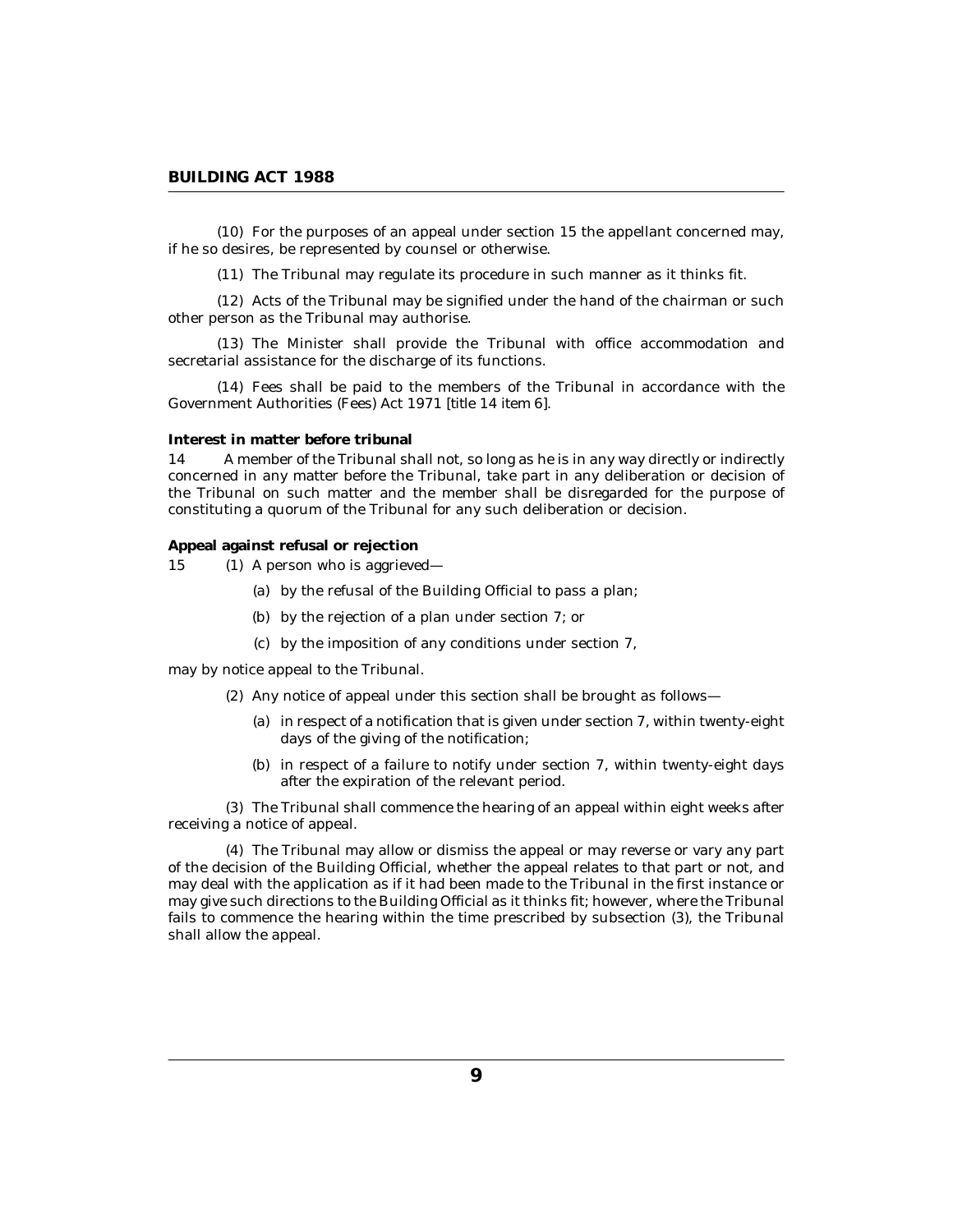<span id="page-9-0"></span>**Appeal to Supreme Court from decision of Tribunal**

Where the Tribunal gives a decision in proceedings on an appeal under section 15, the aggrieved person under section 15 or the Building Official may appeal to the Supreme Court against the decision on a point of law. 16

(2) On any appeal under this section the Supreme Court may make such order, including an order for costs, as it thinks just.

(3) Rules of Court made under the Supreme Court Act 1905 *[title 8 item 1]* regulating the practice and procedure on appeals from tribunals to the Supreme Court shall apply to appeals under this section.

### **Appeal against section 12 notification**

 $(1)$  A person aggrieved by the giving of a section 12 notification may appeal to the Magistrates' Court and the procedure shall be by way of complaint for an order. 17

- $(2)$  Subject to subsection  $(3)$ , on an appeal under this section the Court
	- shall, if it determines that the Minister was entitled to give the notification, (a) confirm the notification; and
	- (b) shall, in any other case, vary or revoke any part of the notification.

 $(3)$  If, in a case where the appeal is against a notification under section  $12(1)$ , the Court is satisfied that the Minister was entitled to give the notification, but in all the circumstances of the case the purpose for which was enacted the section of this Act under which the notification was given has been fully achieved, the Court may revoke the notification.

An appeal under this section shall be brought within twenty-eight days of the (4) giving of the section 12 notification and for the purposes of this subsection the making of the complaint is deemed to be the bringing of the appeal.

- Where an appeal is brought under this section— (5)
	- (a) the section  $12$  notification is of no effect pending the final determination or withdrawal of the appeal; and
	- (b) section  $12(2)$  has effect in relation to that notification as if immediately after the words "twenty-eight days" there were inserted the words "(beginning, in a case where an appeal is brought under section 17, on the date when the appeal is finally determined or, as the case may be, withdrawn)".

**Appeal to Supreme Court from decision of Magistrates' Court**

Where a person is aggrieved by an order, determination or other decision of the Magistrates' Court under this Act, he may appeal to the Supreme Court. 18

# **Crown to be bound**

This Act binds the Crown except that nothing contained in this Act or in any Regulations made thereunder shall be deemed to impose any fee upon any Department of the Government. 19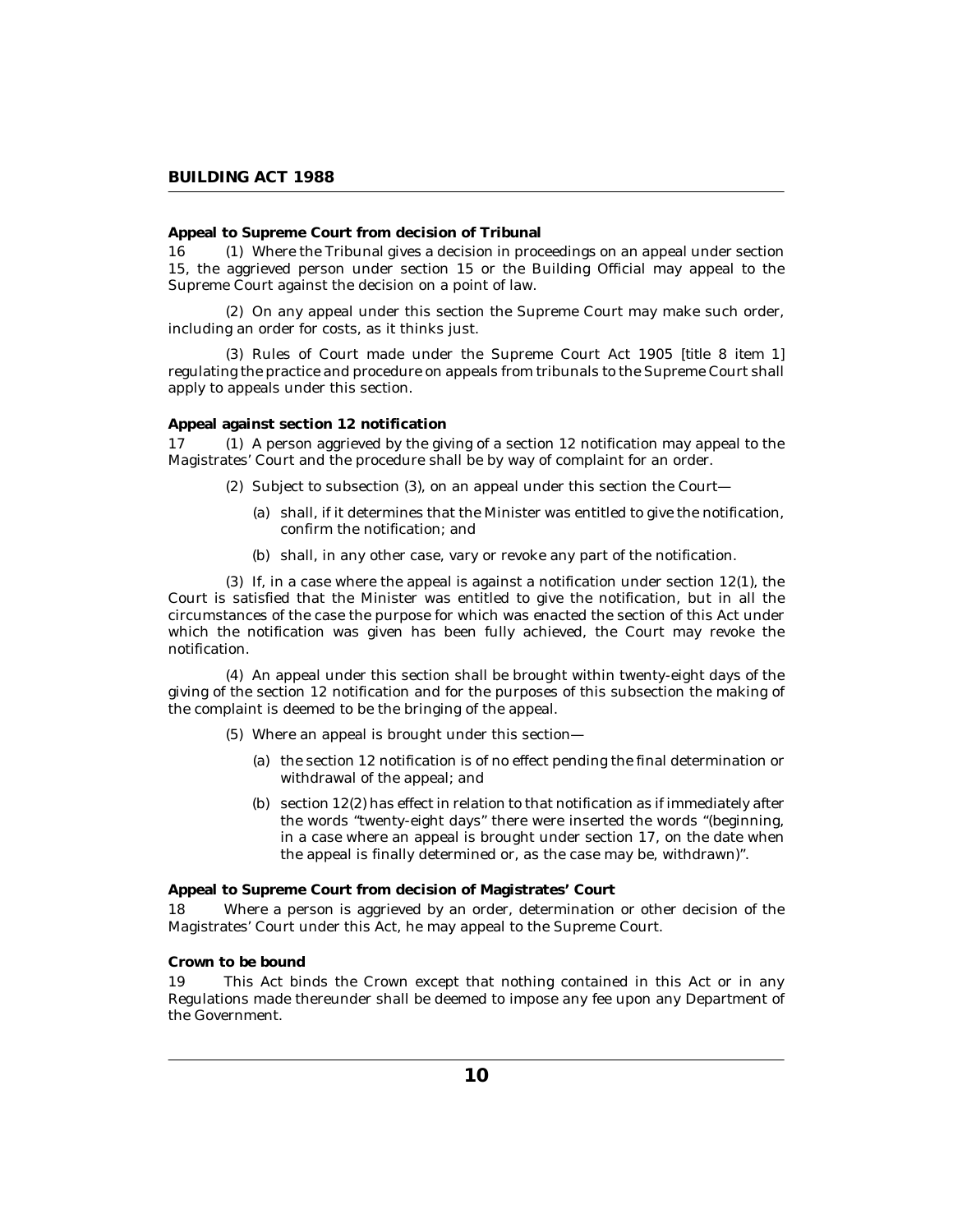<span id="page-10-0"></span>**Dangerous, dilapidated buildings or structures**

 $(1)$  If it appears to the Minister that any building is in such a condition or is used to carry such loads, as to be dangerous, he may— 20

- where danger arises from the condition of the building, make an order— (a)
	- (i) requiring the owner thereof to execute such work as may be necessary to obviate the danger within a reasonable time to be specified in the order;
	- (ii) requiring the owner thereof to demolish, if the owner of the building so elects, the building or any dangerous part of it, and to remove any rubbish resulting from the demolition within a reasonable time to be specified in the order; or
	- (iii) prohibiting the owner thereof from using the building or part thereof for any purpose other than a purpose approved by the Minister until the Minister being satisfied that all necessary works have been executed to obviate the danger, withdraws or modifies the prohibition; or
- where danger arises from overloading of the building, make an order (b) restricting its use by the owner until the Minister, being satisfied that all necessary works have been executed to obviate the danger, withdraws or modifies the restriction.

An order made under subsection (1) shall be served in accordance with section (2) 27 upon the owner of the building or the person at whose expense the work is being done affected thereby.

 $(3)$  If the person on whom an order is made under subsection  $(1)(a)(i)$  and  $(ii)$  fails to comply with the order within the time specified, the Minister may execute the order in such manner as he thinks fit and recover the expenses reasonably incurred by him in so doing from the person in default.

Without prejudice to the right of the Minister to exercise the powers mentioned (4) in subsection (3), the person who fails to comply with an order made under subsection (1) commits an offence:

Punishment on summary conviction: a fine of \$5,000 and a further fine of \$1,000 for each day on which the non-compliance continues after he is convicted.

### **Immediate action**

21 (1) If the Minister is satisfied that any building is in such a condition, or is used to carry such loads, as to be dangerous and that immediate action should be taken for the protection of any person or to remove the danger, the Minister may take such steps as may be necessary for those purposes.

(2) The Minister may recover from the owner of the building the expenses reasonably incurred by him under subsection (1).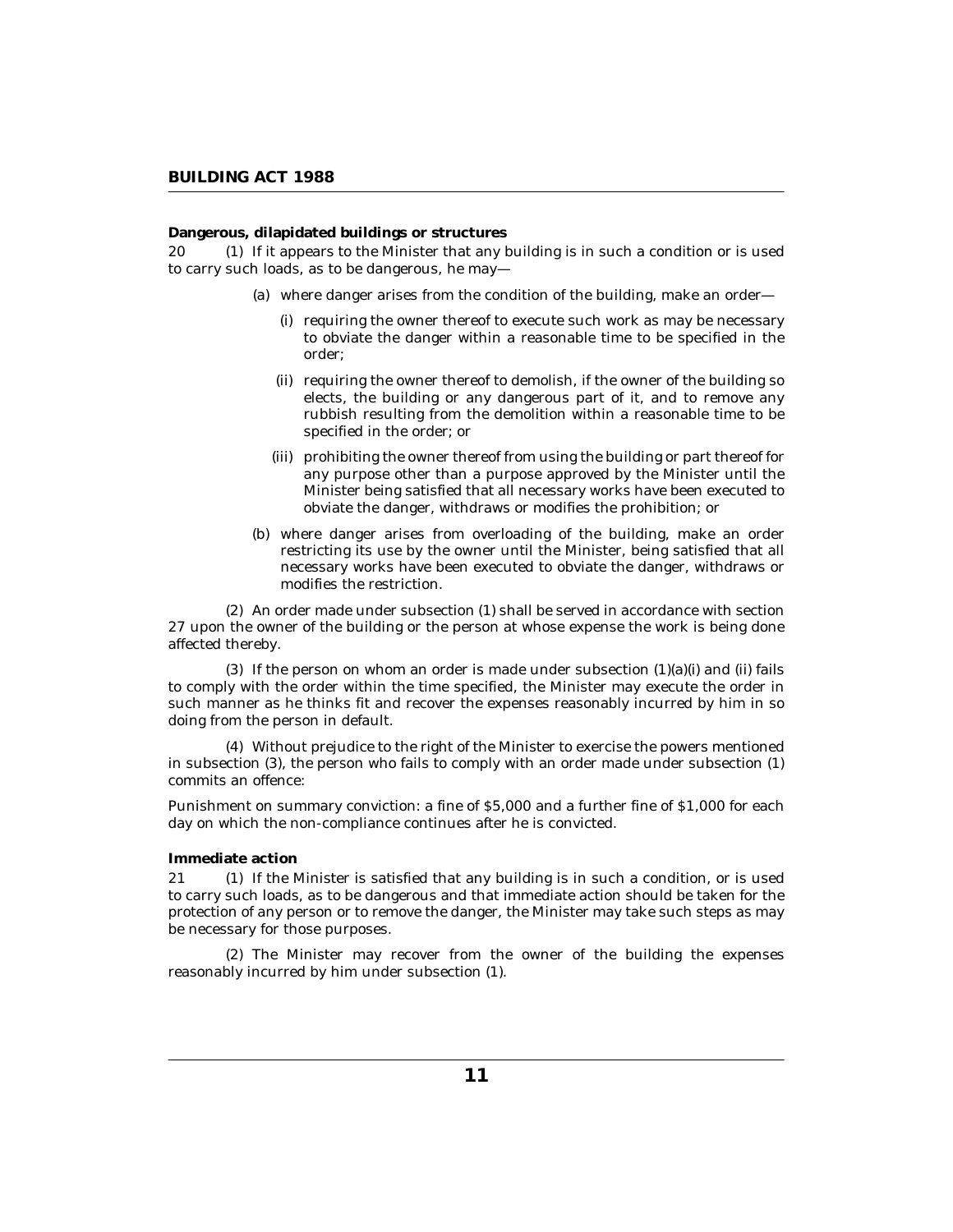## <span id="page-11-0"></span>**Special emergency powers**

22 (1) If it appears to the Minister at any time that any building owing to the occurrence of flood, fire, hurricane or any other disaster (whether caused by God or man), is in such a condition as to be dangerous to persons or property in its vicinity, and is beyond repair, and that the danger cannot be effectively obviated by the exercise by him or any of the powers conferred upon him by section 20 or 21, he may, subject to subsection (2), cause the building or part of the building to be demolished.

Where owing to the occurrence of fire the Minister decides to cause the building (1A) or part of the building to be demolished he shall first consult the Chief Fire Officer regarding fire safety matters.

 $(2)$  Before any building or part of a building is demolished under subsection  $(1)$ , all articles or things within the building or its curtilage which, in the opinion of the person charged by the Minister with the demolition, appear to be of value and to be capable of being removed without endangering the safety of any person, shall be removed by that person and stored by the Minister until claimed by the owner or until the expiration of the period of twelve months, whichever first occurs.

Any expenses incurred by the Minister in the exercise of his powers under this (3) section shall be defrayed out of moneys provided by the Legislature.

Any article or thing that is removed from the building or its curtilage pursuant (4) to subsection (2) and remains unclaimed by the owner for a period exceeding twelve months may be sold or otherwise disposed of by the Minister, and the proceeds of sale or disposition shall be applied to the discharge of any expenses mentioned in subsection (3).

*[Section 22 amended by 2014 : 33 s. 55 effective 1 January 2018]*

# **Regulations**

The Minister may make regulations prescribing anything which may be or is to be prescribed under this Act and may, in particular, make regulations which— 23

- (a) specify the qualifications for persons submitting plans for the purposes of this Act, and different qualifications may be prescribed in respect of different types of plans; and
- (b) specify the qualifications for plumbers, electricians or other skilled artisans connected with the building trades or prescribe the standards to be met by those persons.

(2) Regulations made under this section are subject to the affirmative resolution procedure.

A person who is guilty of an offence under the building Regulations is liable on (3) summary conviction to a fine of \$5,000 or to imprisonment for six months or both.

*[Section 23 amended by 1997:25 effective 14 July 1997; and repealed and replaced by 1998:33 effective 1 September 1998]*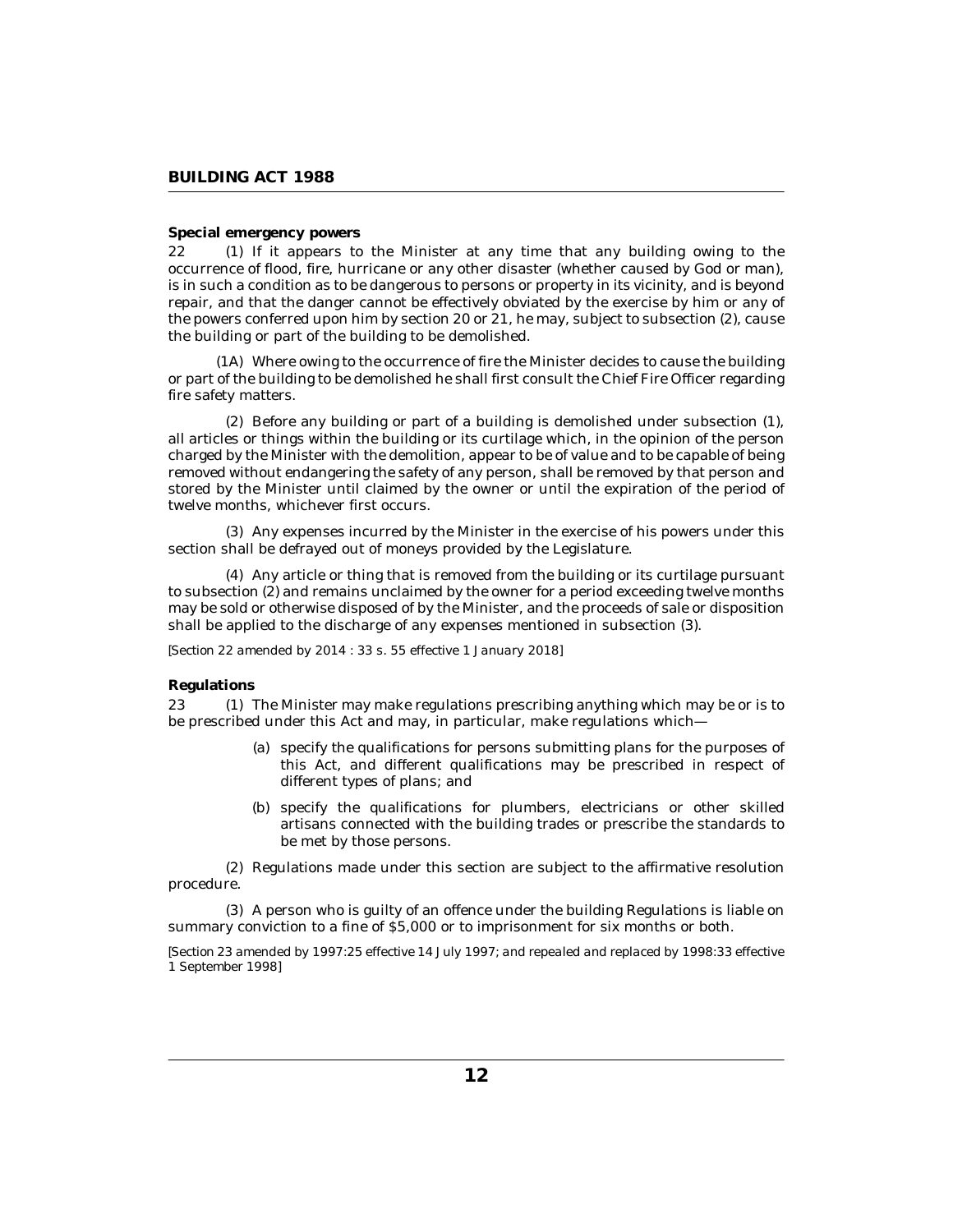# <span id="page-12-0"></span>**Building Codes**

Subject to this Act, the Minister may for the purposes of securing the health, safety, welfare and convenience of persons in or about buildings and of others who may be affected by buildings or matters connected with buildings issue building Codes— 23A

- (a) with respect to the design and construction of buildings;
- (b) with respect to the provision of services, fittings and equipment; and
- (c) in connection with buildings generally,

and different Codes may be issued in relation to different types of buildings.

- (2) Without limiting the generality of subsection  $(1)$ , the Codes may-
	- (a) provide for the giving of notices, the deposit of plans of proposed work or work already executed (including provision as to the number of copies to be deposited), the retention by the Building Official of copies of plans deposited with him in accordance with the Regulations, the inspection and testing of work and buildings;
	- (b) make provision concerning building permits, prescribe the procedure and conditions respecting application for building permits, and specify conditions relating to the grant of any building permit or class of building permit or conditions to be attached thereto;
	- (c) prescribe the period of validity of a building permit and provide for the renewal and transfer of a building permit;
	- make provision concerning building operations and specify the (d) requirements to be met by owners and building contractors concerning any building operation, any inspection or testing of buildings or the maintenance and operation of any class of building;
	- make provision concerning occupancy permits and prescribe the (e) procedure and conditions respecting the application for and the issue of the permits; and
	- provide for the proper disposal of waste products discharged from any (f) building.

(3) In preparing any building Codes under this section, the Minister shall consult—

- (a) such officers from the Departments of Works and Engineering and Health and the Bermuda Fire and Rescue Service as he considers appropriate;
- (aa) the Chief Fire Officer regarding fire safety matters; and
- (b) such persons representing the architectural, construction, engineering and surveying professions in Bermuda as he considers appropriate.

(4) Subject to subsection (5), the Minister shall inform the public by means of a notice published in the Gazette and at least one other newspaper in Bermuda at least three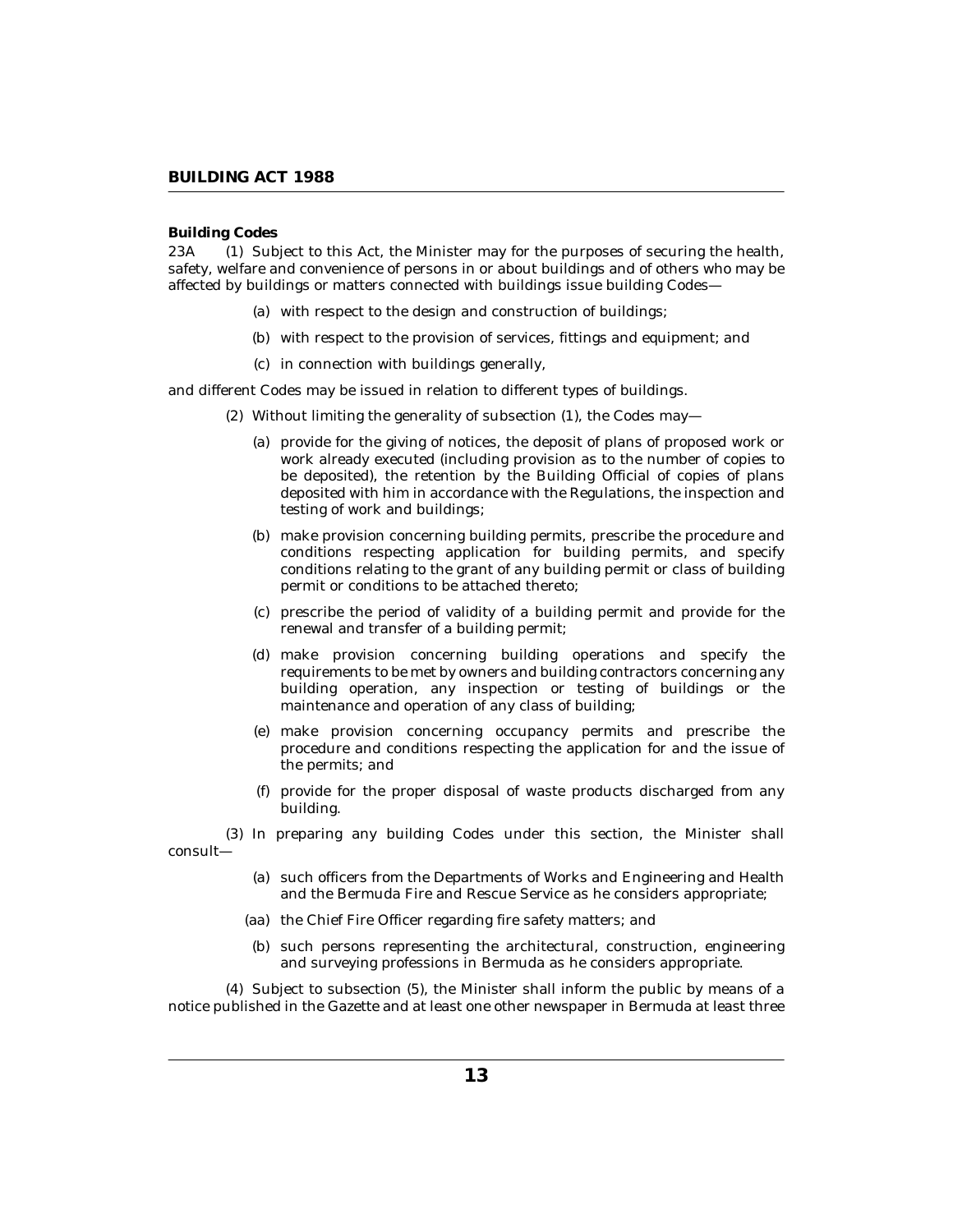<span id="page-13-0"></span>months in advance of the date on which a building Code comes into effect, and shall state in the notice whether the Code replaces or amends any previous building Code.

(5) The Minister may waive or reduce the period of three months mentioned in subsection (4) as he thinks fit where a Code amends a previous Code—

- (a) to correct a mistake, or
- (b) in any circumstances where safety is an issue.

(6) Notwithstanding that a building Code has replaced or amended a previous building Code ("the old Code") with effect from a specified date, the old Code—

- (a) shall continue to apply, or
- (b) shall continue to apply without the amendments,

(as the case may be) to any building operation in respect of which the application for a building permit was received by the Building Official before that date (whether or not a permit has been issued or work has commenced).

(7) Copies of building Codes issued from time to time under this section shall be made available for inspection free of charge at the office of the Building Official during normal working hours.

Building Codes issued under this section are not statutory instruments and (8) shall not be subject to the Statutory Instruments Act 1977.

*[Section 23A inserted by 1998:33 effective 1 September 1998; subsection (3)(a) amended by 2007:23 s.17 effective 2 July 2007; Section 23A(3) amended by 2014 : 33 s. 55 effective 1 January 2018]*

#### **Enforcement of building Codes**

Where it appears to a building inspector that any person carrying out a building operation has failed to comply with any provision of the relevant building Code, he may by notice in writing (a "field correction notice") to such person— 23B

- (a) specify the failure; and
- (b) require the person within such reasonable time as may be specified, or such further time as the Building Official may allow, to comply with the provision in question;

and he may also state in the notice what steps are necessary to ensure such compliance.

Where it appears to the Building Official that any person carrying out a building (2) operation has failed to comply with any provision of the relevant building Code (whether or not a field correction notice has been issued) and the Building Official considers it necessary to exercise his powers under this subsection, he may by notice in writing to such person—

- (a) prohibit any continuation of the building operation (such notice referred to as a "stop work notice"); or
- (b) impose conditions on the continuation of the building operation,

until such time as the provision in question has been complied with.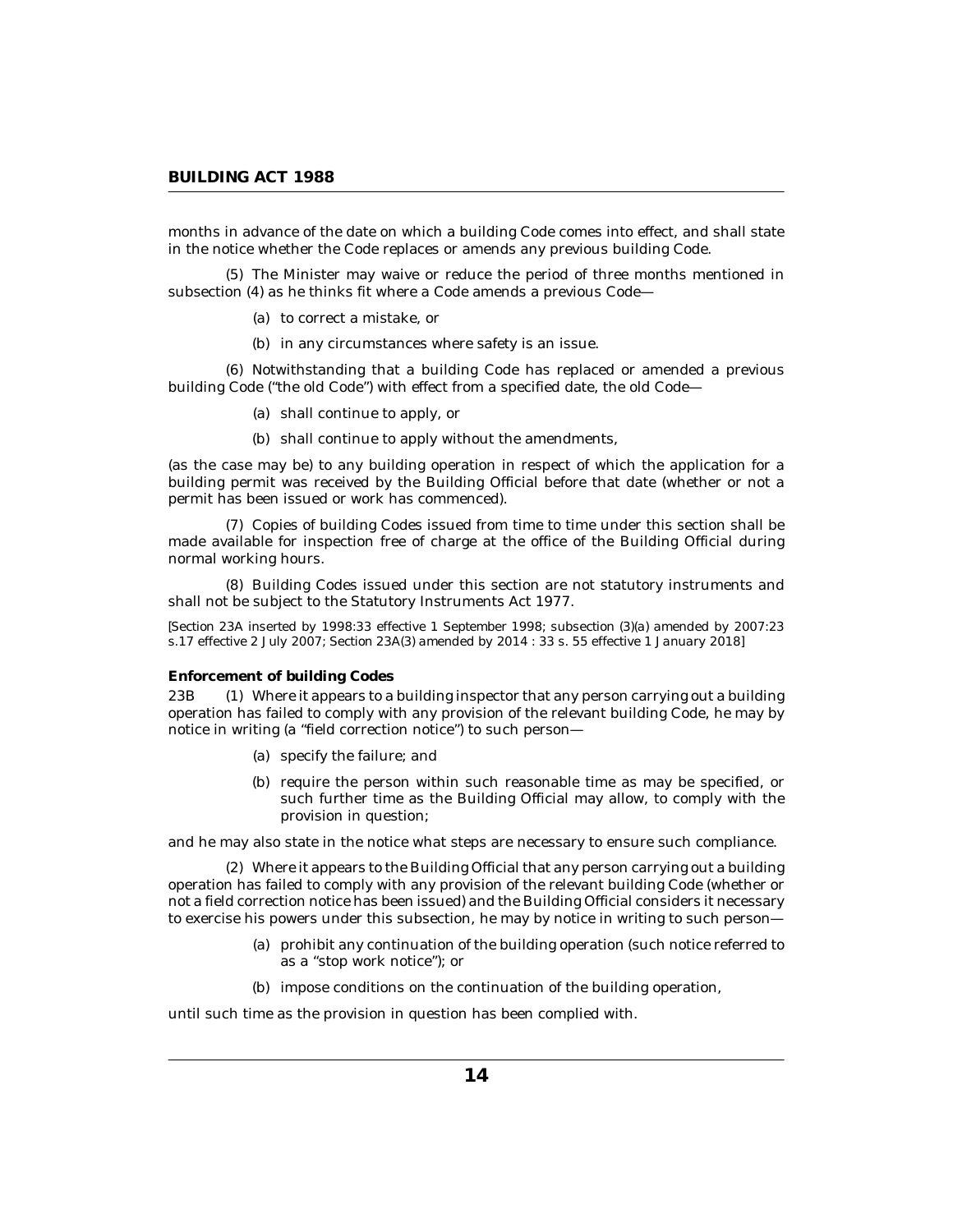<span id="page-14-0"></span> $(3)$  In addition to the methods of service specified in section  $27(1)$ , a notice issued under this section may be served—

- (a) by leaving it with any apparently responsible person at the place where the building operations are being conducted; or
- (b) if no such person can be found, by affixing it, or a copy of it, to some conspicuous part of the building or structure in question.

A person who fails to comply with a notice served under this section commits (4) an offence and shall be liable on summary conviction—

- (a) to a fine of \$5,000 or to imprisonment for six months, or to both, and
- (b) to a further fine of \$500 for each day on which the offence continues.

*[Section 23B inserted by 1998:33 effective 1 September 1998]*

### **Indemnity against certain actions**

24 (1) No action shall lie against the Crown, the Minister, the Building Official or any person acting under the authority of the Minister or the Building Official in respect of any loss or damage whatsoever suffered by any person through the exercise, in good faith by the Minister, the Building Official or by any such person of the powers conferred upon them by this Act or the building Regulations or Codes save only in respect of any loss or damage which arises directly from the negligence of the Minister, the Building Official or any such person as aforesaid in the carrying out of any operation.

(2) No person shall in any civil proceedings as against the Crown or the Minister rely—

- (a) on any provision in this Act or in Regulations or Codes made thereunder as constituting or imposing a duty upon the Minister or upon any public officer to inspect any building or any building operation; or
- (b) on any certificate, permit, report or other document given, granted, made or issued pursuant to this Act or to Regulations or Codes made thereunder as containing any representation respecting the state of any building, the standard of construction of any building or the compliance or noncompliance by any person of the Act or Regulations or Codes made thereunder.

*[Section 24 amended by 1998:33 effective 1 September 1998]*

# **Power to enter premises**

Subject to this section, the Building Official or any inspector shall, on producing if so required, some authenticated document showing his authority, have a right to enter any premises at all reasonable hours—  $25<sub>1</sub>$ 

> for the purpose of ascertaining whether there is, or has been on, or in (a) connection with the premises any contravention of this Act or the building Regulations or Codes;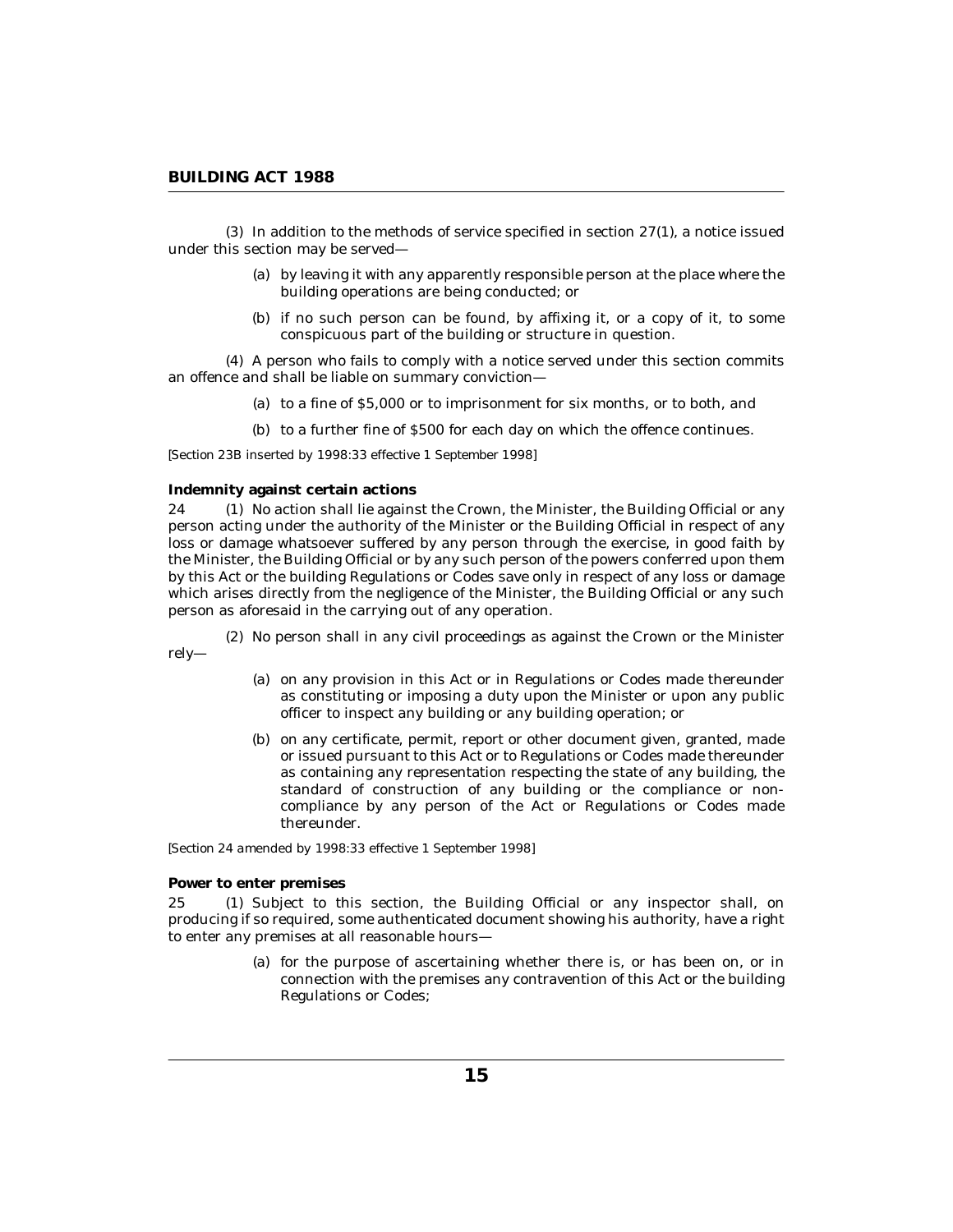- <span id="page-15-0"></span>(b) for the purpose of ascertaining whether or not circumstances exist which would authorise or require the Minister or the Building Official to take any action or execute any work under this Act or the building Regulations or Codes;
- for the purpose of taking any action, or executing any work, authorised or (c) required by this Act or the building Regulations or Codes to be taken or executed by the Minister or the Building Official;
- (d) for the purpose generally of the performance by the Minister or the Building Official or any other person of their functions under this Act or the building Regulations or Codes.

(2) Any person who refuses admission to premises to a person mentioned in subsection (1) to defeat the object of detecting a contravention of the Act or the building Regulations or Codes commits an offence:

Punishment on summary conviction: a fine of \$5,000.

 $(3)$  If it is shown to the satisfaction of a Magistrate on sworn information in writing—

- (a) that admission to any premises has been refused, or that refusal is apprehended, or that the premises are unoccupied or the occupier is temporarily absent or that the case is one of urgency; and
- (b) that there is reasonable ground for entry into the premises for any such purpose as mentioned in subsection (1),

the Magistrate may by warrant under his hand authorise the Building Official by himself or any inspector to enter the premises, if need be by force.

Any warrant issued under subsection (3) shall continue in force until the (4) purpose for which the entry is authorised has been satisfied.

The Building Official or an inspector entering any premises by virtue of this (5) section or of a warrant issued under subsection (3), may take with him such other persons as may be necessary to assist him, and such other person assisting the Building Official or an inspector shall have while so assisting the like powers of the Building Official or the inspector.

Where the Building Official or an inspector enters unoccupied premises by (6) virtue of this section or of a warrant issued under subsection (3), he shall leave them as effectually secured against trespassers as he found them.

*[Section 25 amended by 1998:33 effective 1 September 1998]*

# **Obstruction**

Any person who wilfully obstructs any person acting in the execution of any power conferred by this Act or by the building Regulations or Codes or by any warrant issued under this Act commits an offence: 26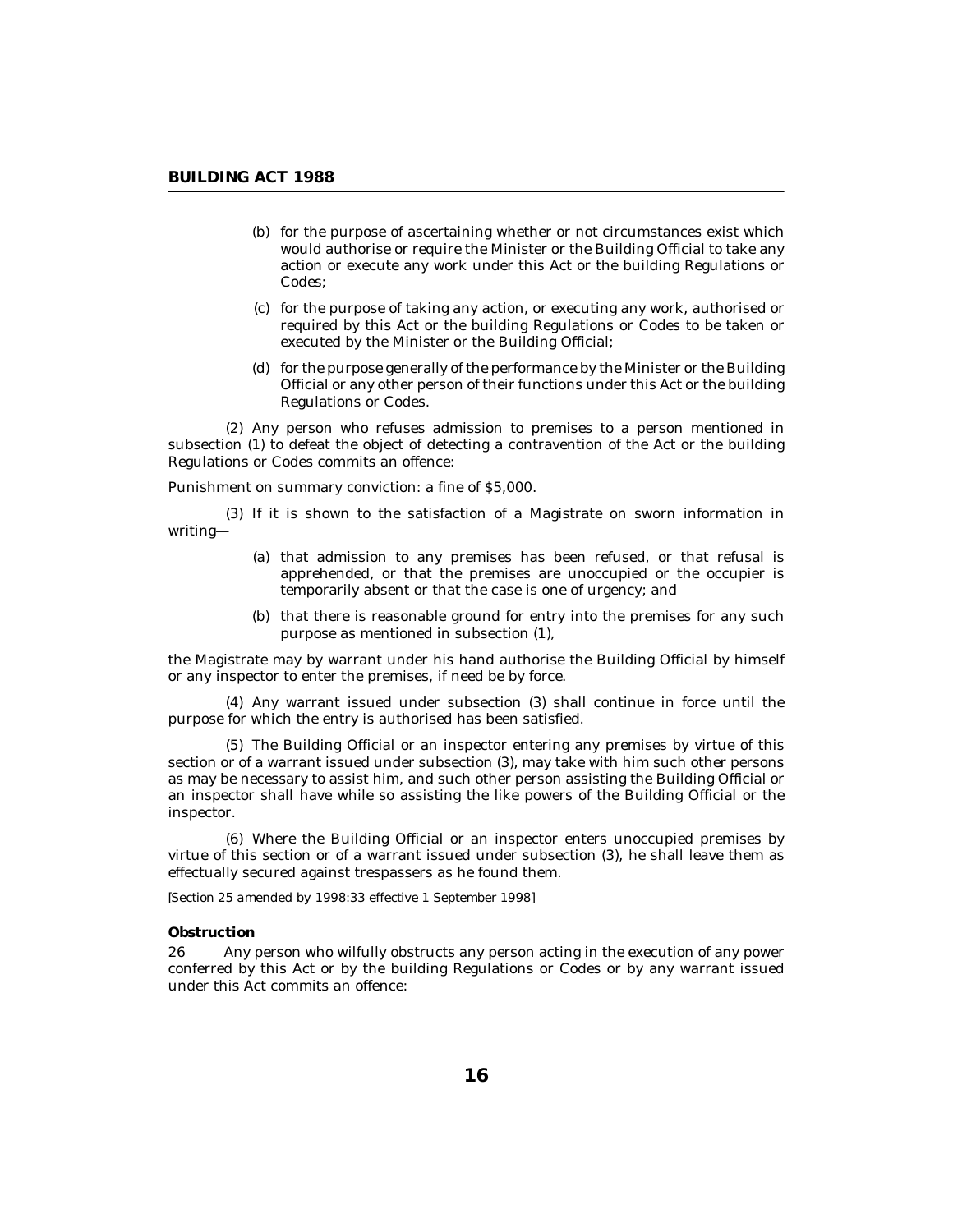<span id="page-16-0"></span>Punishment on summary conviction: imprisonment for two months or a fine of \$500.

*[Section 26 amended by 1998:33 effective 1 September 1998]*

### **Service of notice**

27 (1) Any notification, notice, order or other document which is required or authorised by or under this Act or the building Regulations or Codes to be given to or served on a person may be given or served—

- (a) by delivering it to that person;
- by leaving it, or sending it in a prepaid registered letter addressed to him, (b) at his usual or last known residence;
- (c) in the case of a body corporate, by delivering it to the secretary or clerk at the registered or principal office of the body corporate or by sending it in a prepaid registered letter addressed to the body corporate's secretary or clerk at that office;
- in the case of a notice, order or document which is to be given or served on (d) the owner of any premises, if it is not practicable after reasonable enquiry to ascertain the name and address of a person to or on whom it should be given or served, or if the premises are unoccupied, by addressing it to the person concerned by the description of "owner" or "occupier" of the premises (naming them) to which it relates and delivering it to some person on the premises or, if there is no person on the premises to whom it can be delivered, by affixing it, or a copy of it, to some conspicuous part of the premises.

The Minister may, for the purpose of enabling any notification, notice, order or (2) other document which is required or authorised by or under this Act or the building Regulations or Codes to be given to or served on a person, require the occupier of any premises and any person who, either directly or indirectly, receives rent in respect of any premises, to state in writing the nature of his interest therein and the name and address of any other person known to him as having an interest therein, whether as the holder of a freehold estate, mortgagee, lessee or otherwise, and any person who, having been required under this subsection to give any information, fails to give that information, or knowingly makes any mis-statement in respect thereof, commits an offence:

Punishment on summary conviction: a fine of \$500.

*[Section 27 amended by 1998:33 effective 1 September 1998]*

# **Recovery of expenses**

Where the Minister has incurred expenses on works for the repayment of which the person in respect of whom the expenses were incurred is liable under this Act, the Minister may recover as a debt owing to the Crown in any court of competent jurisdiction from the person any expenses reasonably incurred. 28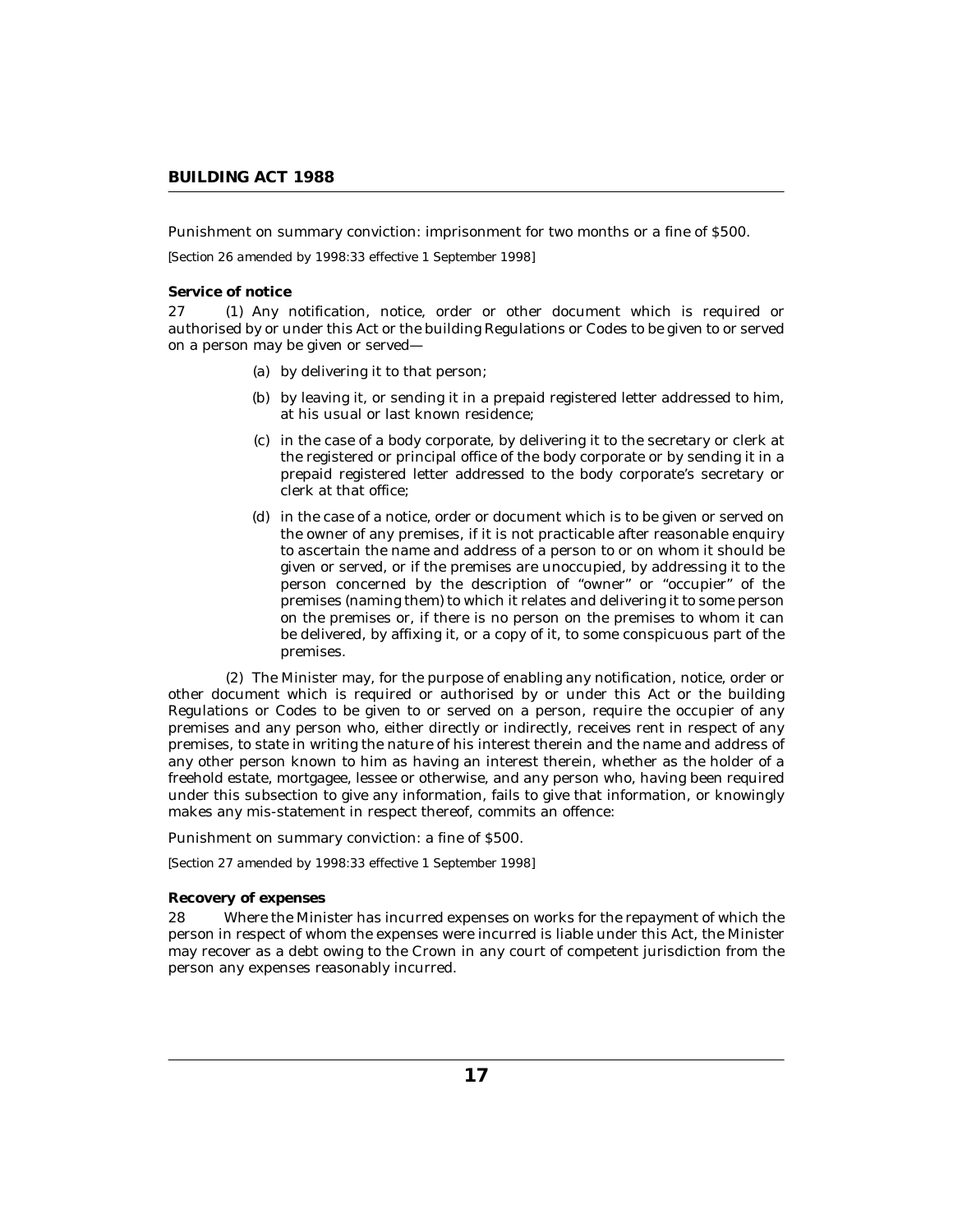## <span id="page-17-0"></span>**Savings and amendments**

29 (1) Any Regulations including the Building Code made under the repealed section 53 of the Development and Planning Act 1974 [*title 20 item 1*] and in force immediately before the commencement of this Act shall continue in force until repealed by Regulations made under this Act.

(2) Any building work done before the commencement of this Act in, on or to a building shall be deemed to have been done in conformity with this Act and the building Regulations if done in conformity with the law in force at the time the work was done.

(3) Any building work commenced before the date of commencement of this Act pursuant to a permit, licence, approval or other permission given or issued under the law in force immediately before that date may be completed in accordance with that law and, if and when so completed, shall be deemed to have been carried out in conformity with this Act and the building Regulations.

The laws specified in the first column of the Schedule are amended in the (4) manner specified in the second column of that Schedule.